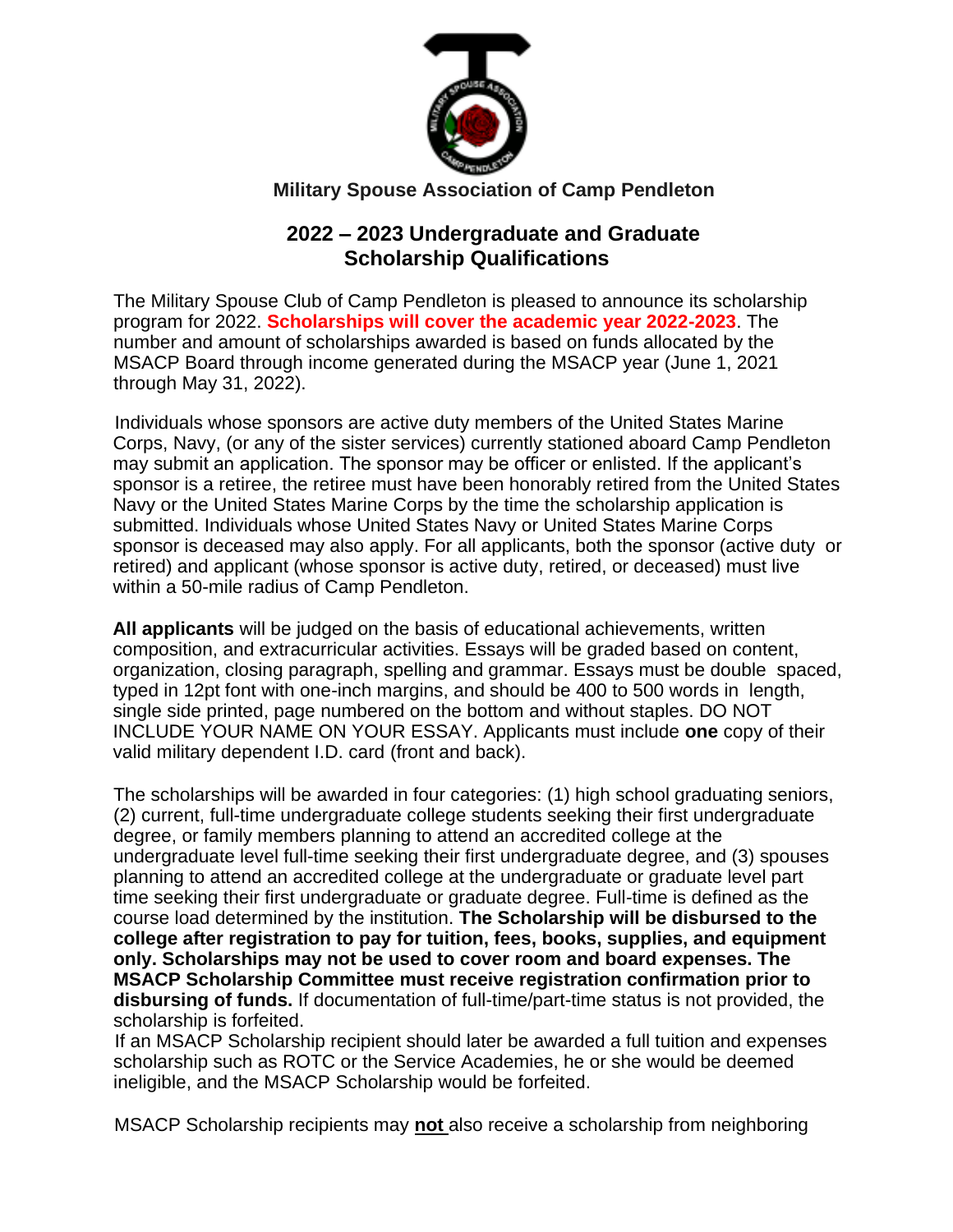base spouse organizations in the 50-mile radius. This is to ensure more students benefit from our organization's year-long efforts.

**The deadline for filing an application is March 15, 2022.** Please review your application for accuracy and completeness. Incomplete or late applications will not be accepted.

Scholarship recipients will be notified by April 30, 2022 and will be sent further paperwork to complete**. Scholarship recipients must mail the signed and dated Statement of Understanding to the Scholarship Chairperson by June 15, 2022.** 

If you receive an MSACP Scholarship, you are required to complete/obtain and mail the following two forms to the MSACP Treasurer

1. 2022 Scholarship SR 2 Form

2. Official verification on Registrar's, or other school official's letterhead of your enrollment for the Fall 2022 Semester/Quarter

#### **Both forms must be received by the Scholarship Chairperson by: September 1, 2022, or the scholarship is forfeited.**

**Mail to:** 

### **Military Spouse Association of Camp Pendleton Atten: Treasurer P.O. Box 5559 Oceanside, CA 92052**

**Questions can be directed to:** 

## **MSACP Scholarship Chair: scholarship@msa-cp.org**

### **MSACP Treasurer: treasurer@msa-cp.org Military Spouse Association of Camp Pendleton UNDERGRADUATE/GRADUATE SCHOLARSHIP APPLICATION REQUIREMENTS**

Each applicant **MUST** provide one copy of each of the following:

#### 1. **COMPLETED SCHOLARSHIP APPLICATION FORM.**

- Undergraduate/Graduate Student application if you are a spouse or dependent either starting or completing your first undergraduate degree
- 2. **TWO ESSAYS** that must be typed, double-spaced, with 12pt font, have 1" margins, and be 400 - 500 words in length (each), responding to the questions:
	- **a. Describe how you have demonstrated leadership ability both in and out of school.**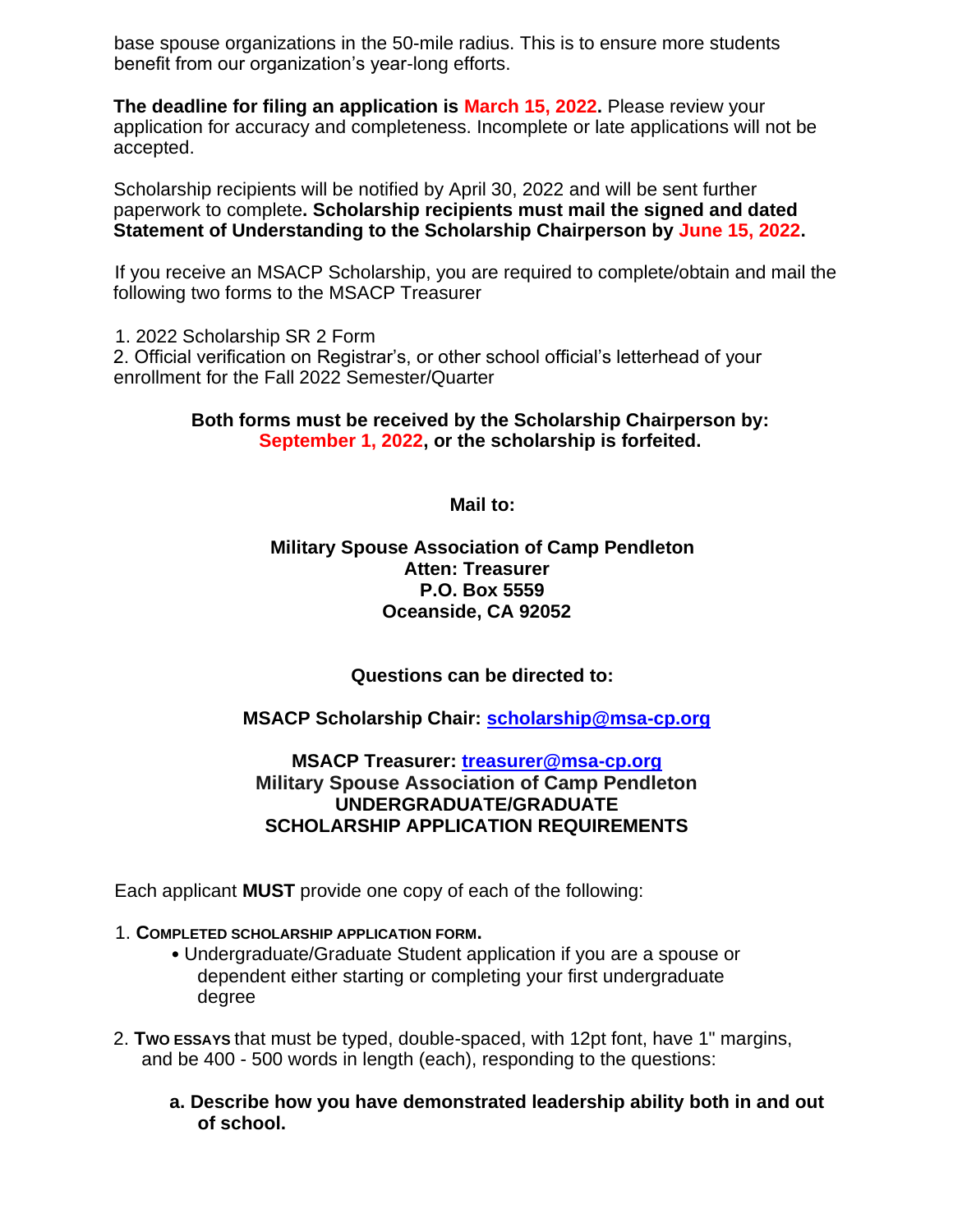#### **b. Describe a recent goal you have set for yourself. Let us know how you were able to achieve it or what obstacles you faced in achieving it.**

Essays will be graded based on content, organization, spelling, and grammar. *Do not include your name or your sponsors name on or in your essay.* 

- 3. **ONE CLEAR COPY (FRONT AND BACK) OF APPLICANT'S MILITARY I.D. CARD.**  All copies will be shredded after use in application
- 4. **OFFICIAL TRANSCRIPTS** from the most recently attended high school or college, to encompass not less than one school year of work and certified by the appropriate school personnel. The transcript **MUST** include grades through the first semester of the 2021-2022 school year.

### **SEND COMPLETED APPLICATION PACKET TO:**

### **Military Spouse Association of Camp Pendleton ATTN: Scholarship Chair PO Box 5559 Oceanside, CA 92052**

Questions? Contact the MSACP Scholarship Chair at scholarships@msa-cp.org

**The completed packet must be mailed via United States Postal Service and postmarked on or before March 15, 2022. Any applications postmarked after that date, or not sent via USPS will not be considered. Military Spouse Association of Camp Pendleton** 

**Undergraduate/Graduate 2022 Scholarship Application** 

(Spouses or Dependent Children)

### PLEASE TYPE OR PRINT IN BLACK INK.

|      | Address            |
|------|--------------------|
|      |                    |
|      |                    |
|      |                    |
|      | <b>Sponsors</b>    |
| Name | Relationship<br>to |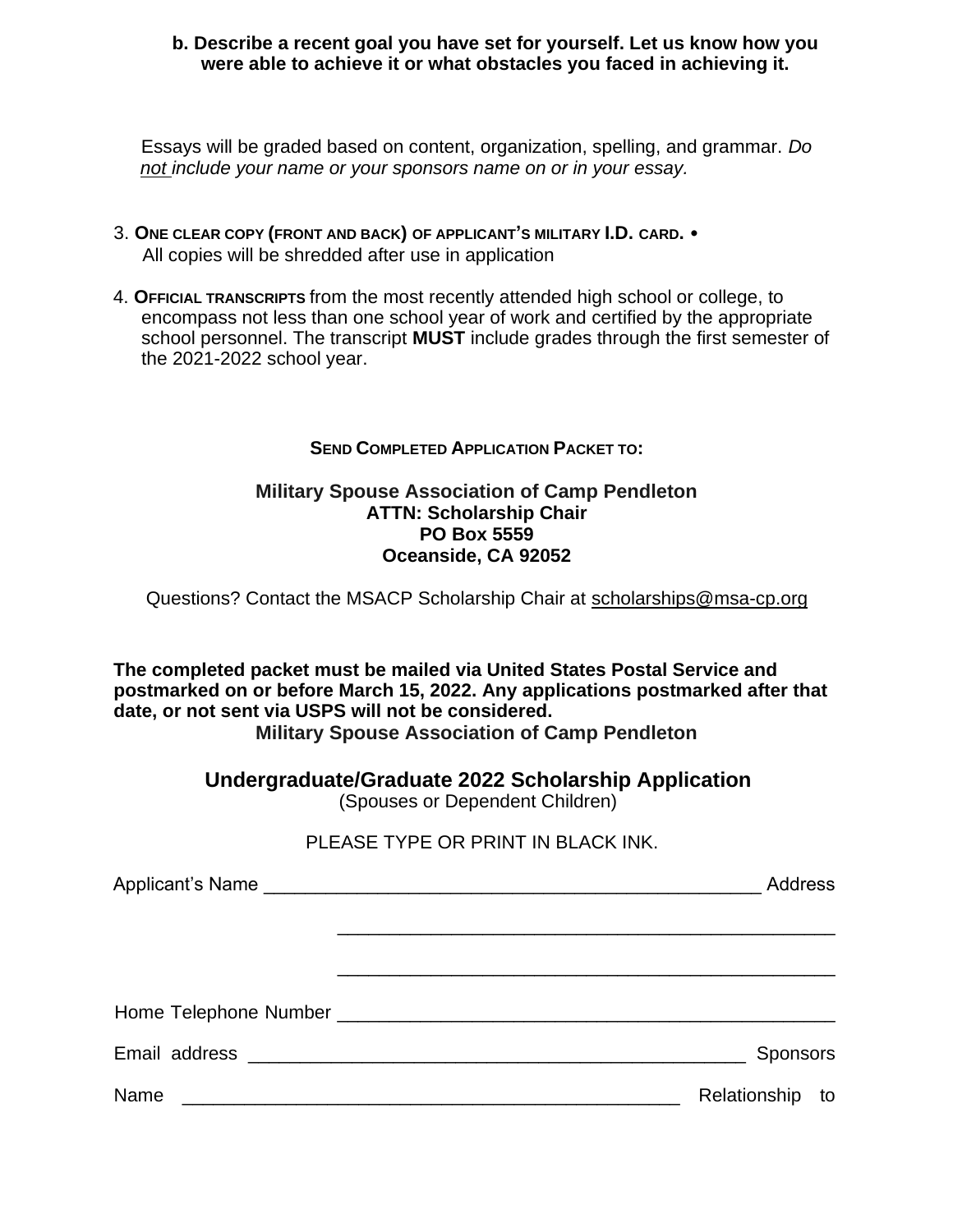Sponsors Work Address (If retired or deceased, list last active duty address. If service member is deployed, use local address and phone number. Do NOT use APO/FPO.)

\_\_\_\_\_\_\_\_\_\_\_\_\_\_\_\_\_\_\_\_\_\_\_\_\_\_\_\_\_\_\_\_\_\_\_\_\_\_\_\_\_\_\_\_\_\_\_\_

\_\_\_\_\_\_\_\_\_\_\_\_\_\_\_\_\_\_\_\_\_\_\_\_\_\_\_\_\_\_\_\_\_\_\_\_\_\_\_\_\_\_\_\_\_\_\_\_

Sponsors Work Telephone Number \_\_\_\_\_\_\_\_\_\_\_\_\_\_\_\_\_\_\_\_\_\_\_\_\_\_\_\_\_\_\_\_\_\_\_\_\_

Branch of service (circle one): USMC USN Army Air Force Coast Guard

Status (circle one): Active Disabled Retired\* Deceased\*

(\*Retired/Deceased USMC or USN only)

#### **ALL APPLICANTS:**

*I* have read the contents of the application, and agree to comply with the requirements set *herein. I certify the enclosed information is accurate and the essay is solely my own work.* 

Signature of Applicant Date

#### *For MSACP Committee Use Only*

*Application Postmarked Application Received* List all schools to which you have applied or have attended and let us know whether you plan to attend full-time or part-time. If you have already attended college, let us know what year(s) you attended.

\_\_\_\_\_\_\_\_\_\_\_\_\_\_\_\_\_\_\_\_\_\_\_\_\_\_\_\_\_\_\_\_\_\_\_\_\_\_\_\_\_\_\_\_\_\_\_\_\_\_\_\_\_\_\_\_\_\_\_\_\_\_\_\_\_\_\_\_\_\_

\_\_\_\_\_\_\_\_\_\_\_\_\_\_\_\_\_\_\_\_\_\_\_\_\_\_\_\_\_\_\_\_\_\_\_\_\_\_\_\_\_\_\_\_\_\_\_\_\_\_\_\_\_\_\_\_\_\_\_\_\_\_\_\_\_\_\_\_\_\_

\_\_\_\_\_\_\_\_\_\_\_\_\_\_\_\_\_\_\_\_\_\_\_\_\_\_\_\_\_\_\_\_\_\_\_\_\_\_\_\_\_\_\_\_\_\_\_\_\_\_\_\_\_\_\_\_\_\_\_\_\_\_\_\_\_\_\_\_\_\_

\_\_\_\_\_\_\_\_\_\_\_\_\_\_\_\_\_\_\_\_\_\_\_\_\_\_\_\_\_\_\_\_\_\_\_\_\_\_\_\_\_\_\_\_\_\_\_\_\_\_\_\_\_\_\_\_\_\_\_\_\_\_\_\_\_\_\_\_\_\_

**For each of the questions below, place a check mark in the appropriate blanks or fill in the required information.** 

#### **1. List all community and school participation and leadership positions held (student government, club officer, and leader positions)**. Please give the name of the club and list the position held.

| Year             | Organization | <b>Position Held</b><br>(if any) | <b>Volunteer Hours</b> |
|------------------|--------------|----------------------------------|------------------------|
| $2018 -$<br>2020 |              |                                  |                        |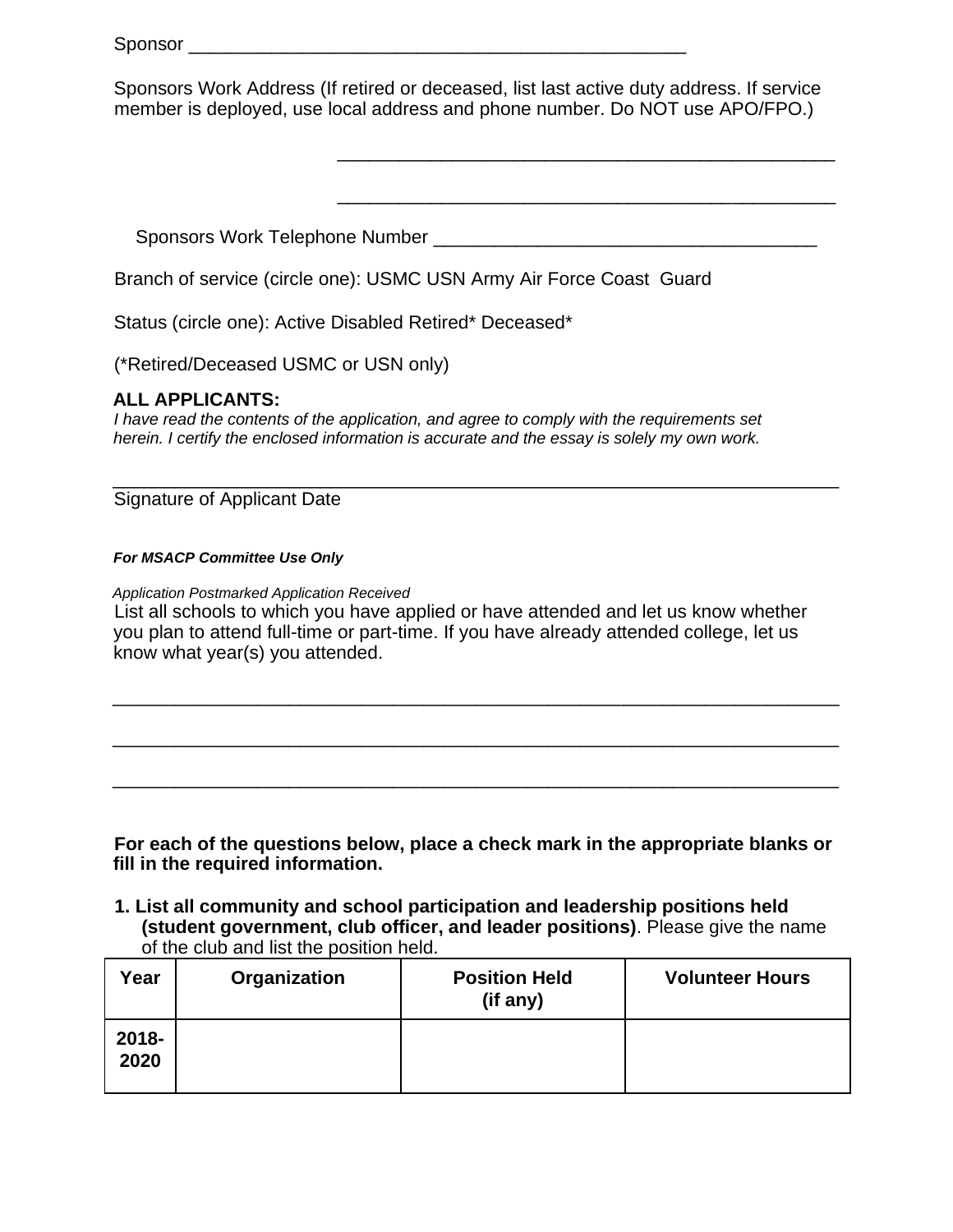| 2020-<br>2021 |  |  |
|---------------|--|--|
| 2021-<br>2022 |  |  |

2. Employment History: In addition to job titles and names of workplaces, please list approximate hours per week worked.

3. What do you do in your spare time? Please write in paragraph form.

4. Please list any extracurricular and/or other organizational activities that you have not included above.

5. Tell us something about yourself that sets you apart from other applicants. Please write in paragraph form.

6. Essays - Your essays should be typed, double-spaced, with 12pt font, have 1" margins, and be 400 - 500 words in length, responding to the questions: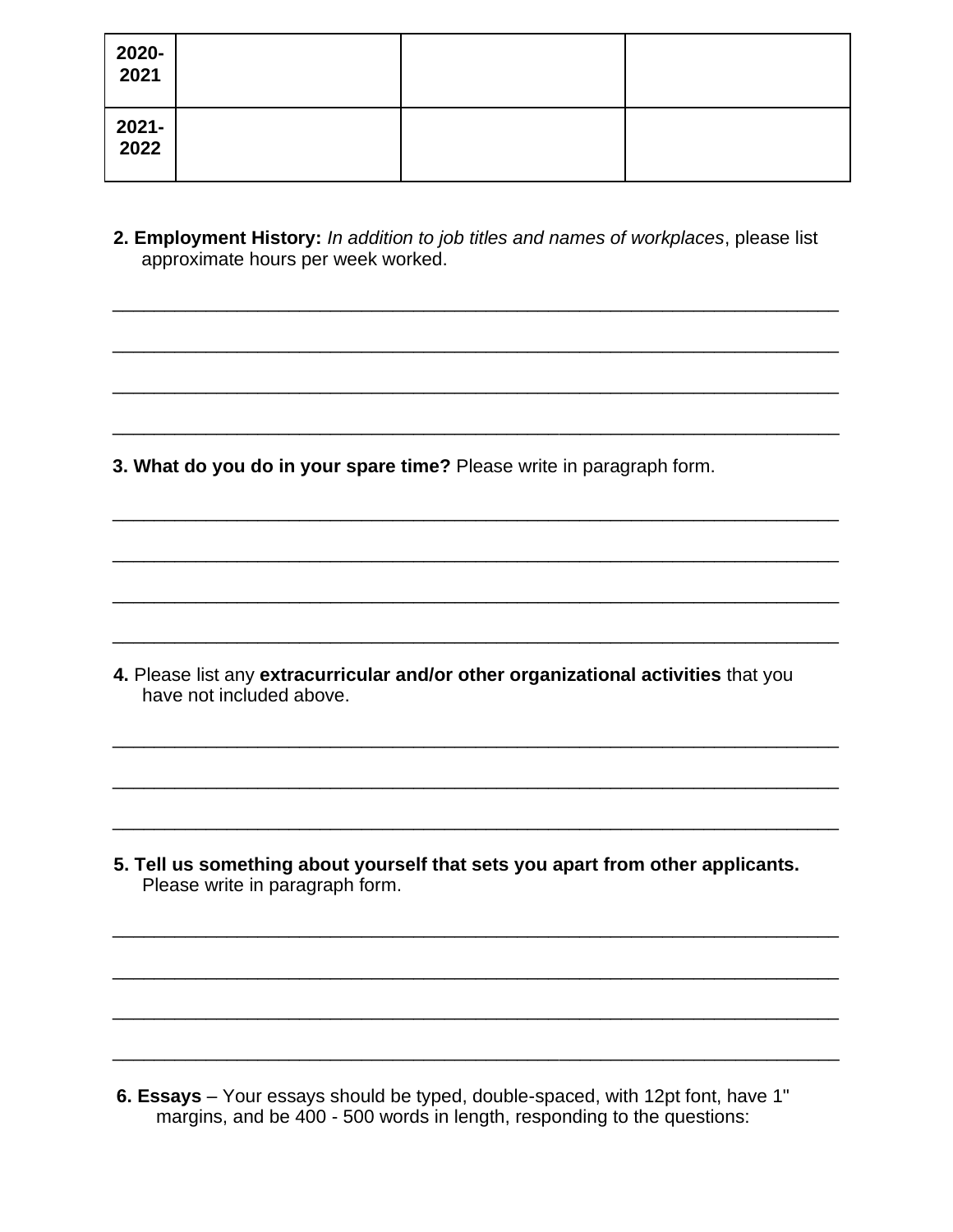#### **a. Describe how you have demonstrated leadership ability both in and out of school.**

#### **b. Describe a recent goal you have set for yourself. Let us know how you were able to achieve it or what obstacles you faced in achieving it.**

Essays will be graded based on content, organization, spelling, and grammar. *Do not include your name or your sponsors name on or in your essay.* 

### **Remember to provide one copy of each of the following:**

- your application
- your essay
- copy of your dependent military ID card

Paperclip (no staples) each of these three items together, and mail with one copy of your official transcript to the MSACP Scholarship Chair.

### **MILITARY SPOUSE ASSOCIATION OF CAMP PENDLETON ATTEN: SCHOLARSHIP CHAIR P.O. BOX 5559 OCEANSIDE, CA 92052**

Please tell us how you learned about this Scholarship opportunity:

#### \_\_\_\_\_\_\_\_\_\_\_\_\_\_\_\_\_\_\_\_\_\_\_\_\_\_\_\_\_\_\_\_\_\_\_\_\_\_\_\_\_\_\_\_\_\_\_\_\_\_\_\_\_\_\_\_\_\_\_\_\_\_\_\_\_\_\_\_\_\_ **MILITARY SPOUSE ASSOCIATION OF CAMP PENDLETON**

### **HIGH SCHOOL SENIOR SCHOLARSHIP APPLICATION REQUIREMENTS**

## **Each applicant must provide one copy of each of the following**:

### 1. **COMPLETED SCHOLARSHIP APPLICATION FORM.**

• High School Student application if you are a high school senior. • Undergraduate Student application if you are a spouse or dependent child, either starting or completing your first undergraduate degree.

#### *2.* **AN ESSAY**

Must be typed, double-spaced, with 12pt font, have 1" margins, and be 500 - 1000 words in length, responding to the question:

## *"HOW HAS BEING A MILITARY DEPENDENT IMPACTED YOUR LIFE AND EDUCATIONAL GOALS?"*

Essays will be graded based on content, organization, spelling, and grammar*. Do not include your name or your sponsor's name on or in your essay.* 

3. **ONE CLEAR COPY (FRONT AND BACK) OF APPLICANT'S MILITARY I.D. CARD.** • please black out all Social Security Numbers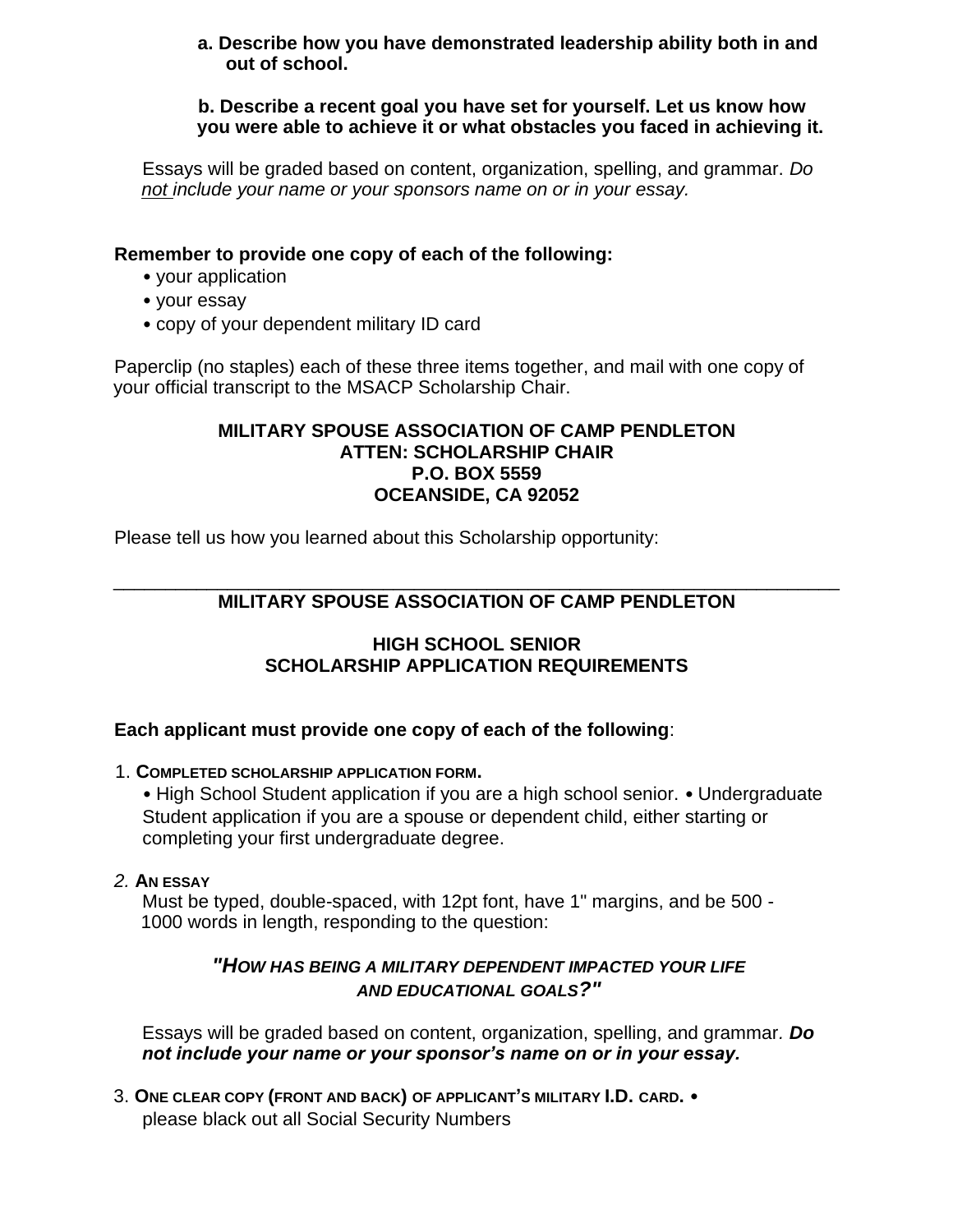#### 4. **OFFICIAL TRANSCRIPTS**

Please include any from the most recently attended high school or college, to encompass not less than one school year of work and certified by the appropriate school personnel. The transcript **MUST** include grades through the first semester of the 2021-2022 school year.

**The completed packet must be mailed via United States Postal Service and** 

### **postmarked on or before March 15, 2022. Any applications postmarked after that date, or not sent via USPS will not be considered.**

### **SEND COMPLETED APPLICATION PACKET TO:**

#### **Military Spouse Association of Camp Pendleton**  ATTN: Scholarship Chair PO Box 5559 Oceanside, CA 92052

Questions? Contact the MSACP Scholarship Chair at scholarships@msa-cp.org **Military Spouse Association of Camp Pendleton Graduating High School Seniors 2022 Scholarship Application** 

PLEASE TYPE OR PRINT IN BLACK INK.

|                                                                                                                                                                           | Address         |
|---------------------------------------------------------------------------------------------------------------------------------------------------------------------------|-----------------|
|                                                                                                                                                                           |                 |
|                                                                                                                                                                           |                 |
|                                                                                                                                                                           | Sponsor's       |
|                                                                                                                                                                           | Relationship to |
|                                                                                                                                                                           |                 |
| Sponsor's Work Address (If retired or deceased, list last active duty address. If service<br>member is deployed, use local address and phone number. Do NOT use APO/FPO.) |                 |
|                                                                                                                                                                           |                 |
|                                                                                                                                                                           |                 |
| Branch of service (circle one): USMC USN Army Air Force Coast Guard                                                                                                       |                 |
| Status (circle one): Active Disabled Retired* Deceased* (*Retired/Deceased USMC or<br>USN only)                                                                           |                 |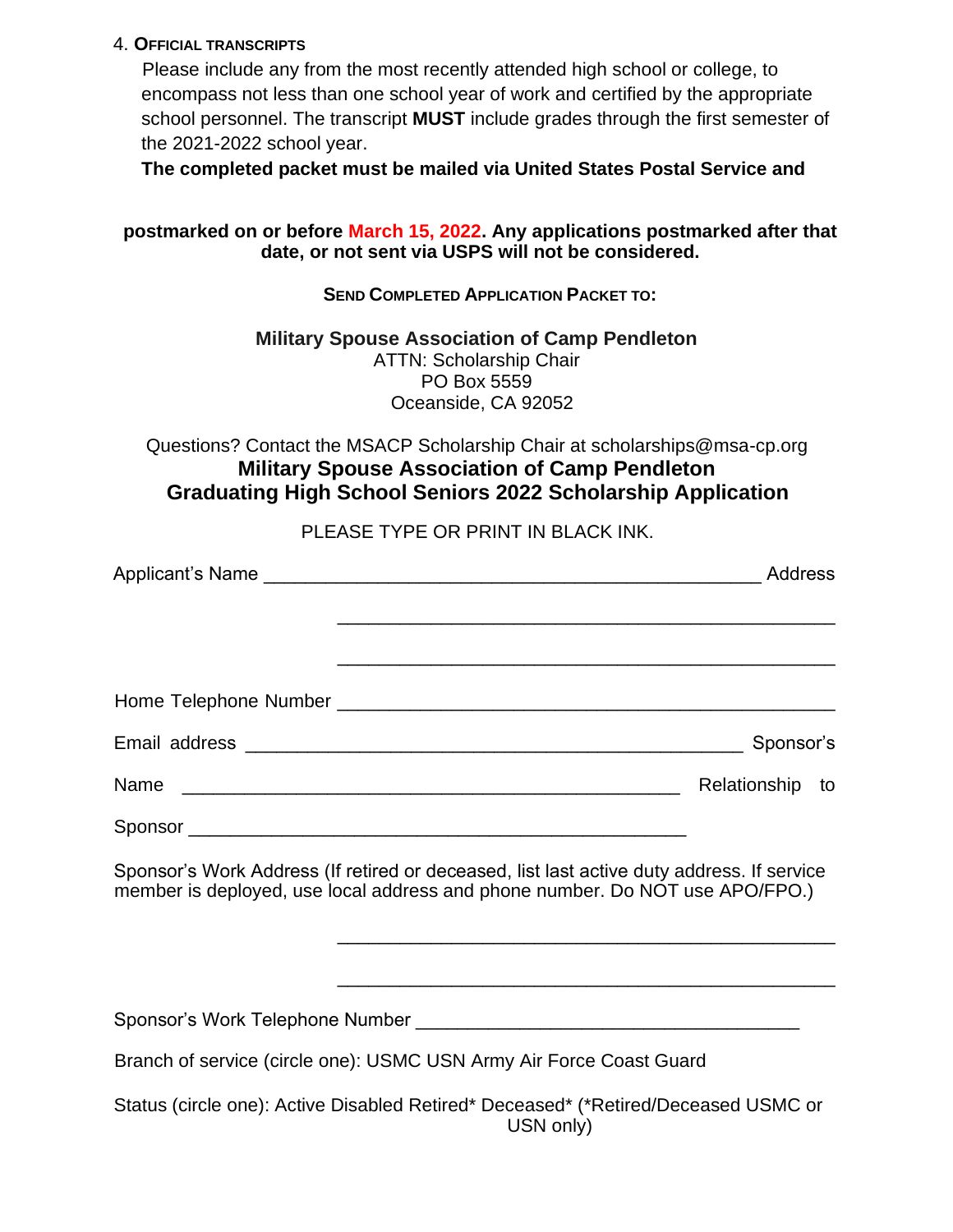#### **ALL APPLICANTS:**

*I* have read the contents of the application, and agree to comply with the requirements set *herein. I certify the enclosed information is accurate and the essay is solely my own work.* 

#### Signature of Applicant Date

#### **PARENT'S ACKNOWLEDGEMENT:**

*I understand that my son/daughter, \_\_\_\_\_\_\_\_\_\_\_\_\_\_\_\_\_\_\_\_\_\_\_\_\_\_\_\_\_\_\_\_\_\_\_\_\_\_\_\_\_, is applying for the Military Spouse Association of Camp Pendleton Scholarship, and I have read the conditions concerning this award. The information in the application is true.*

\_\_\_\_\_\_\_\_\_\_\_\_\_\_\_\_\_\_\_\_\_\_\_\_\_\_\_\_\_\_\_\_\_\_\_\_\_\_\_\_\_\_\_\_\_\_\_\_\_\_\_\_\_\_\_\_\_\_\_\_\_\_\_\_\_\_\_\_\_\_

\_\_\_\_\_\_\_\_\_\_\_\_\_\_\_\_\_\_\_\_\_\_\_\_\_\_\_\_\_\_\_\_\_\_\_\_\_\_\_\_\_\_\_\_\_\_\_\_\_\_\_\_\_\_\_\_\_\_\_\_\_\_\_\_\_\_\_\_\_\_

Signature of Parent (regardless of age of applicant) Date

#### *For MSACP Committee Use Only*

*Application Postmarked Application Received* Have you been nominated for, applied for, or accepted any full tuition scholarships, appointment to a military academy, or a full ROTC program scholarship? If so, please list them.

\_\_\_\_\_\_\_\_\_\_\_\_\_\_\_\_\_\_\_\_\_\_\_\_\_\_\_\_\_\_\_\_\_\_\_\_\_\_\_\_\_\_\_\_\_\_\_\_\_\_\_\_\_\_\_\_\_\_\_\_\_\_\_\_\_\_\_\_\_\_

\_\_\_\_\_\_\_\_\_\_\_\_\_\_\_\_\_\_\_\_\_\_\_\_\_\_\_\_\_\_\_\_\_\_\_\_\_\_\_\_\_\_\_\_\_\_\_\_\_\_\_\_\_\_\_\_\_\_\_\_\_\_\_\_\_\_\_\_\_\_

\_\_\_\_\_\_\_\_\_\_\_\_\_\_\_\_\_\_\_\_\_\_\_\_\_\_\_\_\_\_\_\_\_\_\_\_\_\_\_\_\_\_\_\_\_\_\_\_\_\_\_\_\_\_\_\_\_\_\_\_\_\_\_\_\_\_\_\_\_\_

List all schools to which you have applied and let us know whether you plan to attend full-time or part-time.

\_\_\_\_\_\_\_\_\_\_\_\_\_\_\_\_\_\_\_\_\_\_\_\_\_\_\_\_\_\_\_\_\_\_\_\_\_\_\_\_\_\_\_\_\_\_\_\_\_\_\_\_\_\_\_\_\_\_\_\_\_\_\_\_\_\_\_\_\_\_

\_\_\_\_\_\_\_\_\_\_\_\_\_\_\_\_\_\_\_\_\_\_\_\_\_\_\_\_\_\_\_\_\_\_\_\_\_\_\_\_\_\_\_\_\_\_\_\_\_\_\_\_\_\_\_\_\_\_\_\_\_\_\_\_\_\_\_\_\_\_

\_\_\_\_\_\_\_\_\_\_\_\_\_\_\_\_\_\_\_\_\_\_\_\_\_\_\_\_\_\_\_\_\_\_\_\_\_\_\_\_\_\_\_\_\_\_\_\_\_\_\_\_\_\_\_\_\_\_\_\_\_\_\_\_\_\_\_\_\_\_

\_\_\_\_\_\_\_\_\_\_\_\_\_\_\_\_\_\_\_\_\_\_\_\_\_\_\_\_\_\_\_\_\_\_\_\_\_\_\_\_\_\_\_\_\_\_\_\_\_\_\_\_\_\_\_\_\_\_\_\_\_\_\_\_\_\_\_\_\_\_

**For each of the questions below, place a check mark in the appropriate blanks or fill in the required information.** 

**1. List all school participation and school leadership positions held (student government, club officer, and leader positions)**. Please give the name of the club and list the position held.

| Grade | Organization | <b>Position Held</b><br>(if any) | <b>Volunteer Hours</b> |
|-------|--------------|----------------------------------|------------------------|
| 9th   |              |                                  |                        |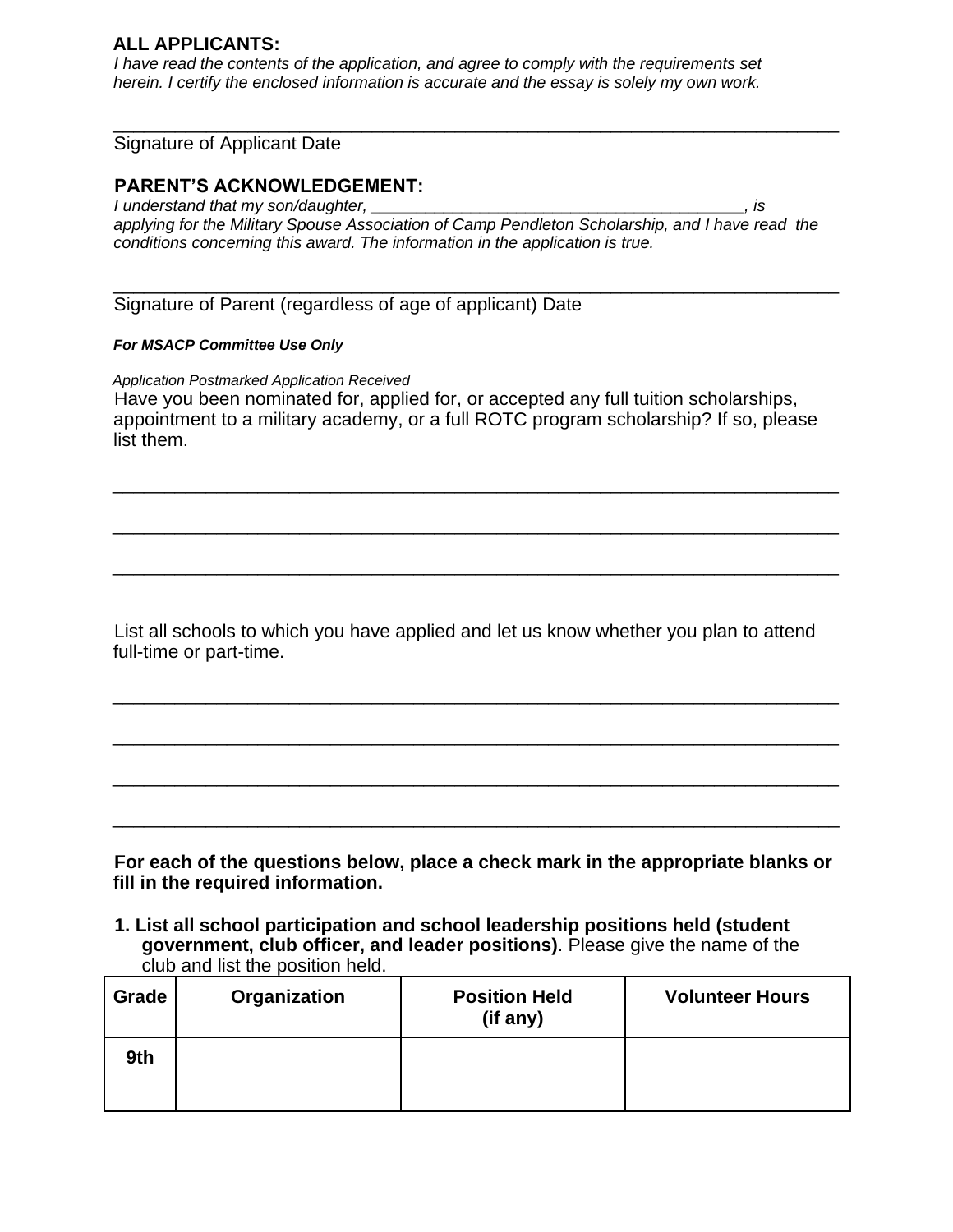| <b>10th</b> |  |  |
|-------------|--|--|
| 11th        |  |  |
| 12th        |  |  |

#### **2. List all community participation and community leadership positions held**. Please give the name of the club and list the position held.

| Grade            | Organization | <b>Position Held</b><br>(if any) | <b>Volunteer Hours</b> |
|------------------|--------------|----------------------------------|------------------------|
| 9th              |              |                                  |                        |
| 10 <sub>th</sub> |              |                                  |                        |
| 11th             |              |                                  |                        |
| 12 <sub>th</sub> |              |                                  |                        |

**3. School/Club activities, including band:** Participant or full time Student Assistant (must have attended practices regularly as well as games and meets). Please list the activity or sport.

| Grade            | <b>Sport</b> | Average<br>number of<br>weeks per<br>year | <b>Level (Varsity,</b><br>JV,<br>Frosh/Soph,<br>club, rec) | <b>Awards or</b><br>recognition |
|------------------|--------------|-------------------------------------------|------------------------------------------------------------|---------------------------------|
| 9th              |              |                                           |                                                            |                                 |
| 10 <sub>th</sub> |              |                                           |                                                            |                                 |
| 11th             |              |                                           |                                                            |                                 |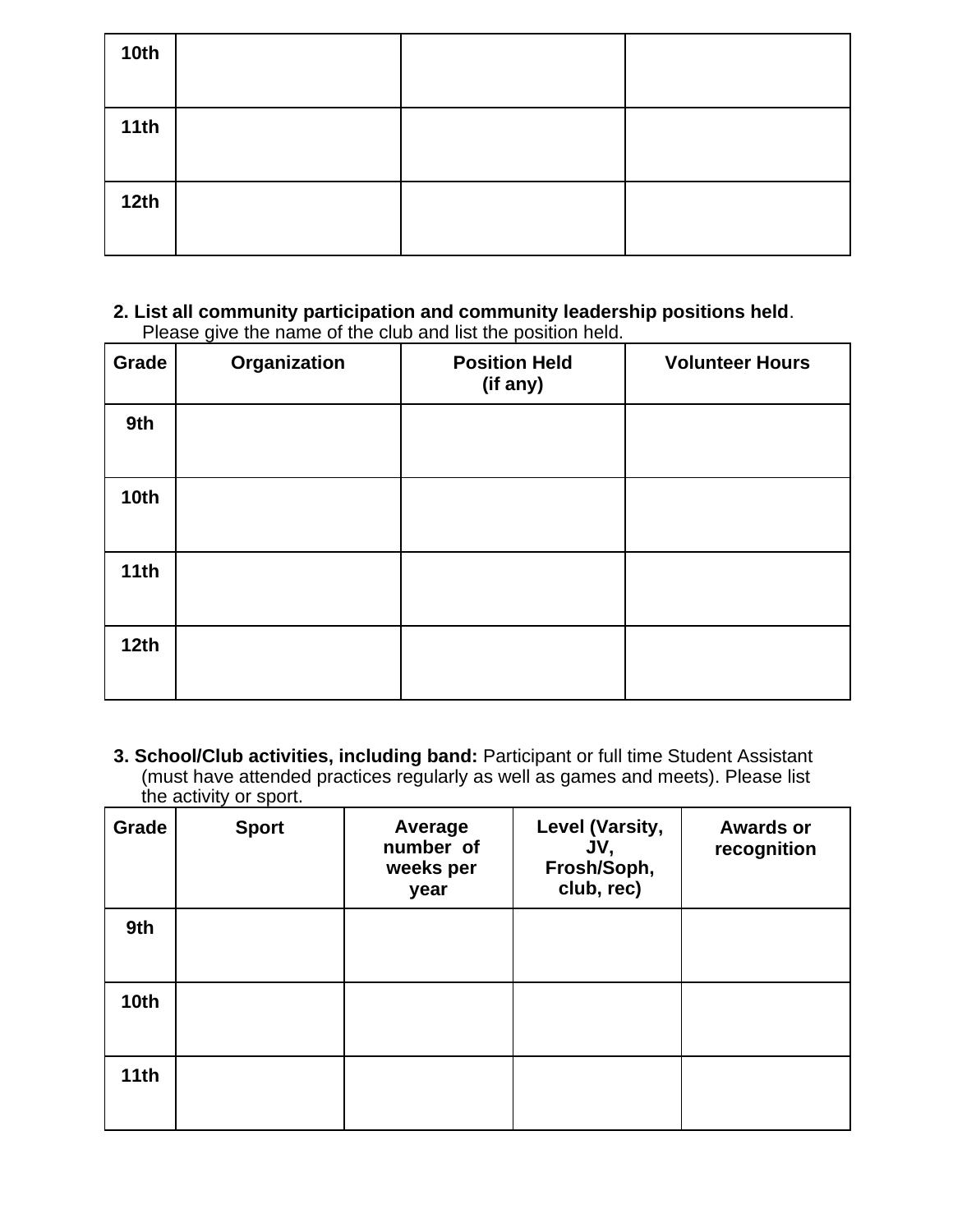| 12th |  |  |
|------|--|--|
|      |  |  |

**4. Is there anything else you participated in or received an award for that you'd**  like us to know about? For example, summer enrichment; problem solving, math, or science competitions; musical competitions; community honors.

\_\_\_\_\_\_\_\_\_\_\_\_\_\_\_\_\_\_\_\_\_\_\_\_\_\_\_\_\_\_\_\_\_\_\_\_\_\_\_\_\_\_\_\_\_\_\_\_\_\_\_\_\_\_\_\_\_\_\_\_\_\_\_\_\_\_\_\_\_\_

\_\_\_\_\_\_\_\_\_\_\_\_\_\_\_\_\_\_\_\_\_\_\_\_\_\_\_\_\_\_\_\_\_\_\_\_\_\_\_\_\_\_\_\_\_\_\_\_\_\_\_\_\_\_\_\_\_\_\_\_\_\_\_\_\_\_\_\_\_\_

\_\_\_\_\_\_\_\_\_\_\_\_\_\_\_\_\_\_\_\_\_\_\_\_\_\_\_\_\_\_\_\_\_\_\_\_\_\_\_\_\_\_\_\_\_\_\_\_\_\_\_\_\_\_\_\_\_\_\_\_\_\_\_\_\_\_\_\_\_\_

\_\_\_\_\_\_\_\_\_\_\_\_\_\_\_\_\_\_\_\_\_\_\_\_\_\_\_\_\_\_\_\_\_\_\_\_\_\_\_\_\_\_\_\_\_\_\_\_\_\_\_\_\_\_\_\_\_\_\_\_\_\_\_\_\_\_\_\_\_\_

**5. Employment History:** *In addition to job title*, please list the approximate hours per week worked. Specify summer employment versus work done during the school year.

\_\_\_\_\_\_\_\_\_\_\_\_\_\_\_\_\_\_\_\_\_\_\_\_\_\_\_\_\_\_\_\_\_\_\_\_\_\_\_\_\_\_\_\_\_\_\_\_\_\_\_\_\_\_\_\_\_\_\_\_\_\_\_\_\_\_\_\_\_\_ \_\_\_\_\_\_\_\_\_\_\_\_\_\_\_\_\_\_\_\_\_\_\_\_\_\_\_\_\_\_\_\_\_\_\_\_\_\_\_\_\_\_\_\_\_\_\_\_\_\_\_\_\_\_\_\_\_\_\_\_\_\_\_\_\_\_\_\_\_\_

\_\_\_\_\_\_\_\_\_\_\_\_\_\_\_\_\_\_\_\_\_\_\_\_\_\_\_\_\_\_\_\_\_\_\_\_\_\_\_\_\_\_\_\_\_\_\_\_\_\_\_\_\_\_\_\_\_\_\_\_\_\_\_\_\_\_\_\_\_\_

\_\_\_\_\_\_\_\_\_\_\_\_\_\_\_\_\_\_\_\_\_\_\_\_\_\_\_\_\_\_\_\_\_\_\_\_\_\_\_\_\_\_\_\_\_\_\_\_\_\_\_\_\_\_\_\_\_\_\_\_\_\_\_\_\_\_\_\_\_\_

\_\_\_\_\_\_\_\_\_\_\_\_\_\_\_\_\_\_\_\_\_\_\_\_\_\_\_\_\_\_\_\_\_\_\_\_\_\_\_\_\_\_\_\_\_\_\_\_\_\_\_\_\_\_\_\_\_\_\_\_\_\_\_\_\_\_\_\_\_\_

\_\_\_\_\_\_\_\_\_\_\_\_\_\_\_\_\_\_\_\_\_\_\_\_\_\_\_\_\_\_\_\_\_\_\_\_\_\_\_\_\_\_\_\_\_\_\_\_\_\_\_\_\_\_\_\_\_\_\_\_\_\_\_\_\_\_\_\_\_\_

\_\_\_\_\_\_\_\_\_\_\_\_\_\_\_\_\_\_\_\_\_\_\_\_\_\_\_\_\_\_\_\_\_\_\_\_\_\_\_\_\_\_\_\_\_\_\_\_\_\_\_\_\_\_\_\_\_\_\_\_\_\_\_\_\_\_\_\_\_\_

\_\_\_\_\_\_\_\_\_\_\_\_\_\_\_\_\_\_\_\_\_\_\_\_\_\_\_\_\_\_\_\_\_\_\_\_\_\_\_\_\_\_\_\_\_\_\_\_\_\_\_\_\_\_\_\_\_\_\_\_\_\_\_\_\_\_\_\_\_\_

\_\_\_\_\_\_\_\_\_\_\_\_\_\_\_\_\_\_\_\_\_\_\_\_\_\_\_\_\_\_\_\_\_\_\_\_\_\_\_\_\_\_\_\_\_\_\_\_\_\_\_\_\_\_\_\_\_\_\_\_\_\_\_\_\_\_\_\_\_\_

**6. Tell us something about yourself that sets you apart from other applicants.**  Please write in paragraph form.

7. **Essay:** Your essay should be typed, double-spaced, with 12pt font, have 1" margins, and be 500 - 1000 words in length, responding to the question:

### **"***How has being a military dependent impacted your life and educational goals?"*

Essays will be graded based on content, organization, spelling, and grammar. *Do not include your name or your sponsor's name on or in your essay.*